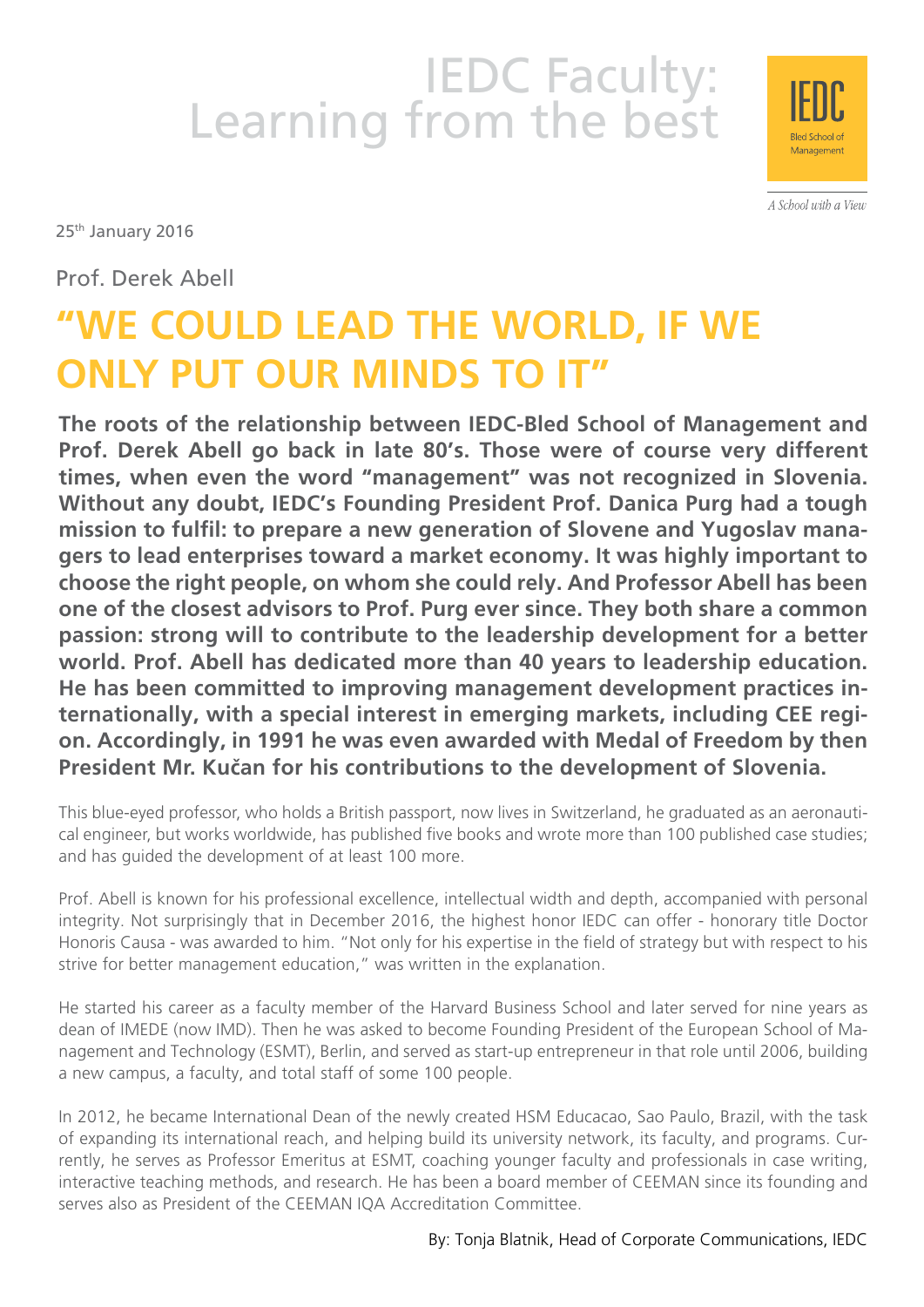#### **Being connected to our region for more than 20 years, how would you comment its development in this period?**

I have been coming here for the last 25 years. And in this time, I have learned so much. It is a great part of the world, which potential is being realized slowly, but surely. Same goes for Slovenia – things here have been developing too slowly, even though your country has been ahead of many other CEE countries. However, this whole region is going too slowly. There has to be more movement, more change. We have a great danger in Europe in general of being overtaken by events, particularly from Asia. People there are working harder, longer and smarter and they are well educated as well. So, we have to get a move on to retain the lead that we have, potentially.

We have great people and education, but we have to turn it not only into great business, but something good for mankind as well. The potential is here! We could actually lead the world if we only put our minds to it. The leadership of the world is no longer in the US neither in the other parts of so-called developed Europe. The Asian markets are coming up. The real leadership, what I define as the potential to bring together three cultures - the managerial/business culture, the scientific/technological culture, and the humanities - exists here, but we have to move on, before someone else does it before us.

#### **So, how would you define a good leader?**

All leaders have to stand on three legs: to have a good sense of science and technology, good sense of business, but should also never loose touch with the humanities. We are and must be grounded by that. Unfortunately, there are only few leaders truly standing on these three legs.

#### **Are good leaders also defined geographically? What kind of leaders are Slovenes, for example?**

I have been teaching executives from all around the world. And I can assure you, that the differences within country are bigger than difference across countries. In every industry or country, I can pick out, in a group of 50 executives, maybe 3 or 4 individuals who really have the potential to lead, and who are ready to step up to the mark. Because, you don't get given leadership, you have to take it. And those numbers are the same in Slovenia, US, Poland, etc. I am always cautious about stereotyping people. However, I would like to see some great companies coming out of Slovenia. And chances are here. We have to acknowledge the idea that small countries can be even better than big ones. Slovenia is small, but so is Singapore or Switzerland, where I live. But it has Novartis and Nestle.

# **Could you perhaps give us some examples of our good companies?**

I can give you one: this school. IEDC is by any measure on the global scale an excellent institution. And it is always moving forward into new things. I have seen it on the move from the very beginning it is being innovative and standing out as a result. The school is Danica Purg in a way.

**What will management development look like in the future?**

John Kotter once famously said: "Many companies are over-managed and under-led". This is even truer today as change seems to speed up. Management is far from being a science, and we hardly develop concepts fast enough to keep up with the changing challenges, yet alone parameterize these to the point of full-proof statistical testing. There is a pitiful gap between what is apparently being taught about responsible and ethical leadership and what is sadly going on in the real world. Management education's role has to mirror, and - even better - anticipate, these new demands.

For example, we have to move into new industries of the future. Mr. Donald Trump has got it wrong. Trying to keep old line-manufactured jobs in America is like keeping water up in the hills. It always runs down. You can't keep old industries alive.



**You also serve as President of the CEEMAN IQA Accreditation Committee. How can international accreditation play a role in shaping these new directions?**

It has to! Because there are mighty forces at work pushing in other directions. There is some sort of 'cancer' spreading through our profession that honors overly academic research at the expense of efforts to understand and teach what the future executive will have to deal with in practice. But there are other forc